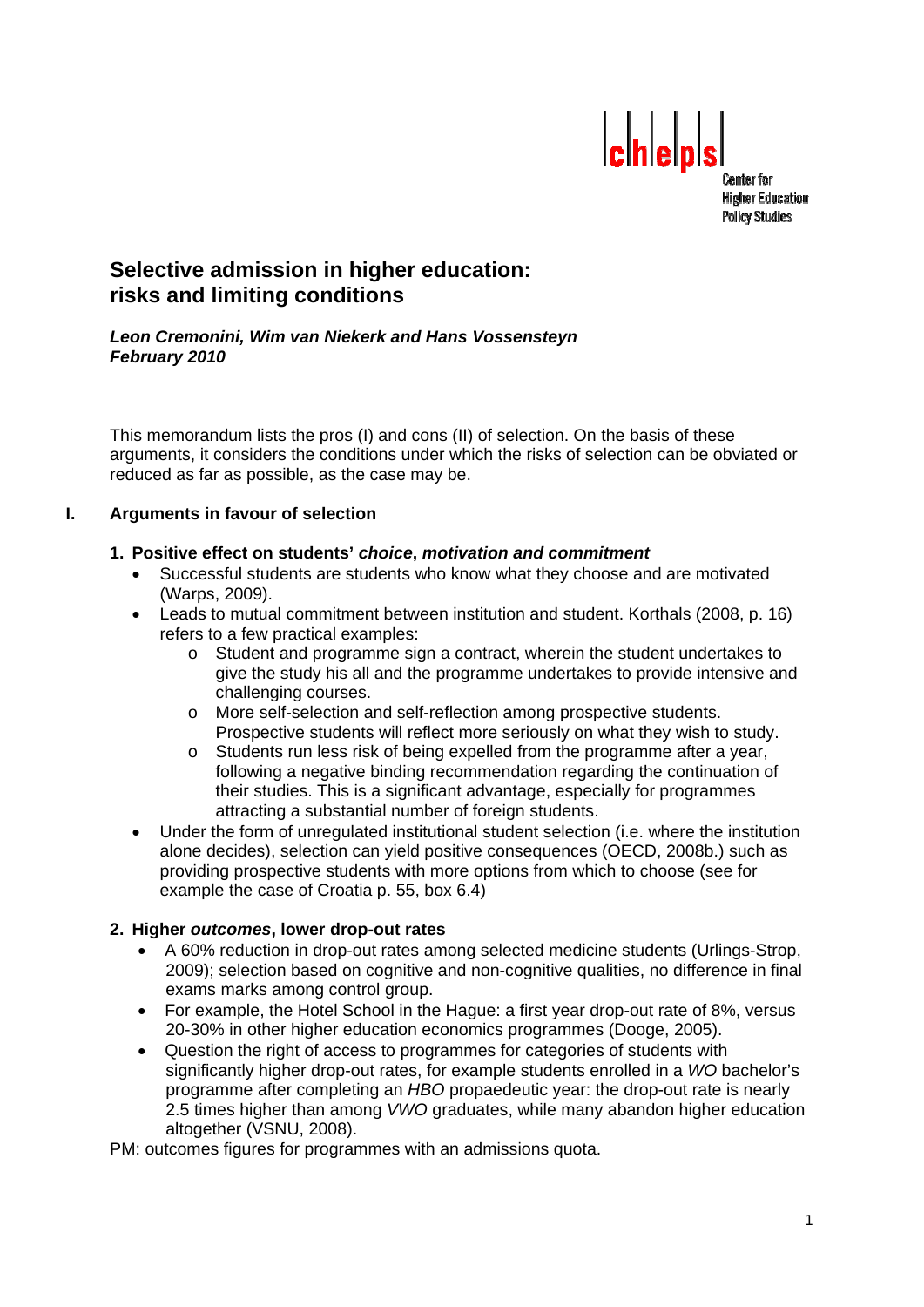Benefits of "Early tracking" (see later) are greater than the benefits of introducing later selection. Early tracking leads to greater class homogeneity, which in turn leads to better understanding of learning materials by pupils (Webbink et al., 2009)<sup>[1](#page-1-0)</sup>.

# **3. Improved** *quality* **of programme and graduates**

 Study success and high quality attract better students, which bolsters quality even more (Korthals, 2008, p. 16).

#### **4.** *Profiling* **by institutions**

- Selection forces institutions to profile their distinctive features, preferably from various perspectives (i.e., not only selecting to attract the best students, but also programmes focusing on educational achievement among ethnic minorities or innovative educational formats, for example), thus promoting diversity in the system.
- Selection only to be enforced if the selection criteria are perfectly clear, for example with specific educational concepts. Selection will have little predictive value when the context of the programme for which students are selected differs hardly, if at all, from that of a standard programme (Korthals, 2006, p. 9).
- Select[i](#page-7-0)on can boost differentiation within a single institutional type<sup>i</sup> (OECD 2008a, p. 98)
- According to Canton and Webbink (2002) deregulation of student selection (and fee policy) could encourage diversification among institutes
- A national entry test can provide clear expectations about the standards required for entry and avoids situations of favouritism (OECD, 2008b)

Note: selection is not intended to compensate for deficiencies in previous education, such as language/arithmetic, lack of subject clusters / related transfers *MBO – HBO*.

# **II. Arguments against selection**

-

#### **1. The Netherlands already selects in secondary education**

- For example: each year, 13–15% of students successfully complete *VWO*, the same percentage as that of the cohort selected for admission to the University of California. This 15%, for that matter, is still subjected to some form of selection (Adriaansens, 2005).
- The secondary school populations have already been selected to an extent that precludes the design of any effective selection system (Drenth, 2004).

#### **2. Selection may have negative consequences on socio-economic cohesion**

- Selection (especially early selection through "early tracking") increases the role of socio-economic status on the final education level and labour outcomes (Brunello and Cecchi, 2007)
- Early selection has a statistically significant negative effect on participation and completion of higher education in the Netherlands (Van Elk et al., 2009)
- Earlier studies conducted in the United States suggest that early tracking has a negative impact on achievement for students in the lower tracks but positive for students in upper track classes. In other words "de-tracking" would come at the expense of students in upper track classes (Argys et al., 1996)

<span id="page-1-0"></span><sup>1</sup> It should be noted that this argument does not take into account issues of social cohesion, which are also important. Moreover, the points emphasised by the literature and listed here do not address possible different tracking criteria, namely (a) subject tracking, (b) orientation tracking and (c) level tracking. The latter is currently not part of the Dutch tracking process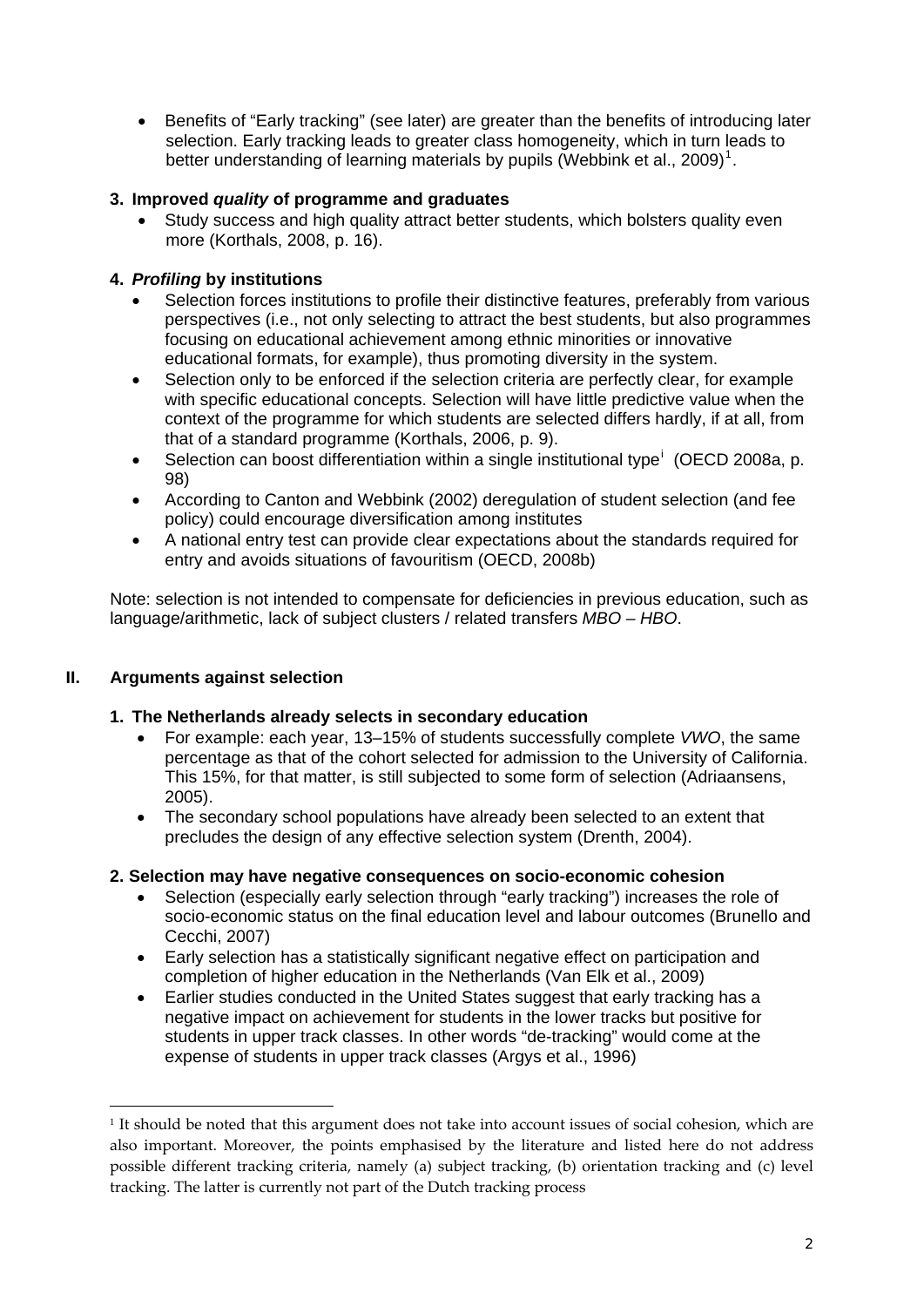Unregulated institutional student selection (i.e. where the institution alone decides), selection can create favouritisms especially if undesirable selection criteria emerge, such as ability to pay (OECD, 2008b)

# **3. Supplementary exam / test has no predictive value**

- The predictive value of a supplementary cognitive test is an illusion. Exam marks are more reliable (albeit still modest) predictors of educational performance, let alone professional success or career development (Drenth, 2004).
- There are no sound methods to assess attitude to work, commitment and drive. Study motivation is not a lasting, stable factor but highly dependent on situative motives and influences, generally arising only after enrolment (Drenth, 2004).
- Up to now, individual qualities are the worst predictors of educational achievement (Adriaansens, 2005).
- In most cases, selection *after* admission appears to be a better predictor than selection *before* admission (Korthals 2006, p. 12). This is confirmed by a study conducted by Mellenbergh (UvA), which demonstrates that *past performance* (first exam after about three months) in higher education is a better predictor than the results of personality questionnaires or final exam marks.
- Early selection is more advantageous for educational attainment than later selection. International comparative empirical research on "early tracking" suggests that an additional year spent in a track raises average performance (as measured by International Adult Literacy Survey) by over 3% (Ariga and Brunello, 2007; Duflo et al., 2008). Thus , introducing a tertiary education pre-entry selection (i.e. after the tracking in secondary education has taken place) might not add any value
- Data suggest that a more selective system does not necessarily yield higher graduation rates than less selective systems (see for example the case of the U.S., below). The OECD (OECD 2008b, pp. 51 ff.) describes the selection procedures in certain countries. It shows the procedural differences relating to (a) who decides the number of students entering individual public institutions of higher learning (b) who decides the admission requirements and (c) who decides on student selection procedures<sup>[ii](#page-7-1)</sup>. For example, the following five systems differ in their selectivity:
	- $\circ$  Chile: higher education institutions have a large say in deciding minimum
		- admission requirements and student selection procedures.
			- **Enrolment rate:** 52% (data for year 2007)
			- Graduation ratio: 15%(data for year 2007)
	- o Finland: the government decides minimum admission requirements but higher education institutions decide on student selection procedures
		- **Enrolment rate:** 94% (data for year 2007)
		- Graduation ratio: 56% (data for year 2006)
	- o Japan: higher education institutions decide minimum admission requirements in accordance with national criteria and they also decide autonomously student selection procedures
		- **Enrolment rate:** 58% (data for year 2007)
		- Graduation ratio: 40% (data for year 2007)
	- o The Netherlands: the government decides minimum admission requirements and there is no selection procedures (except numerus clausus and the option of decentralised selection)
		- **Enrolment rate:** 60% (data for year 2007)
		- Graduation ratio: 47% (data for year 2007)
	- o The United States: higher education institutions are autonomous in selecting their students and have different requirements. Standardised tests (such as the Scholastic Aptitude Test) are used extensively in selection procedures. The United States is, thus, a good example of a "selective system"
		- **Enrolment rate:** 82% (data for year 2007)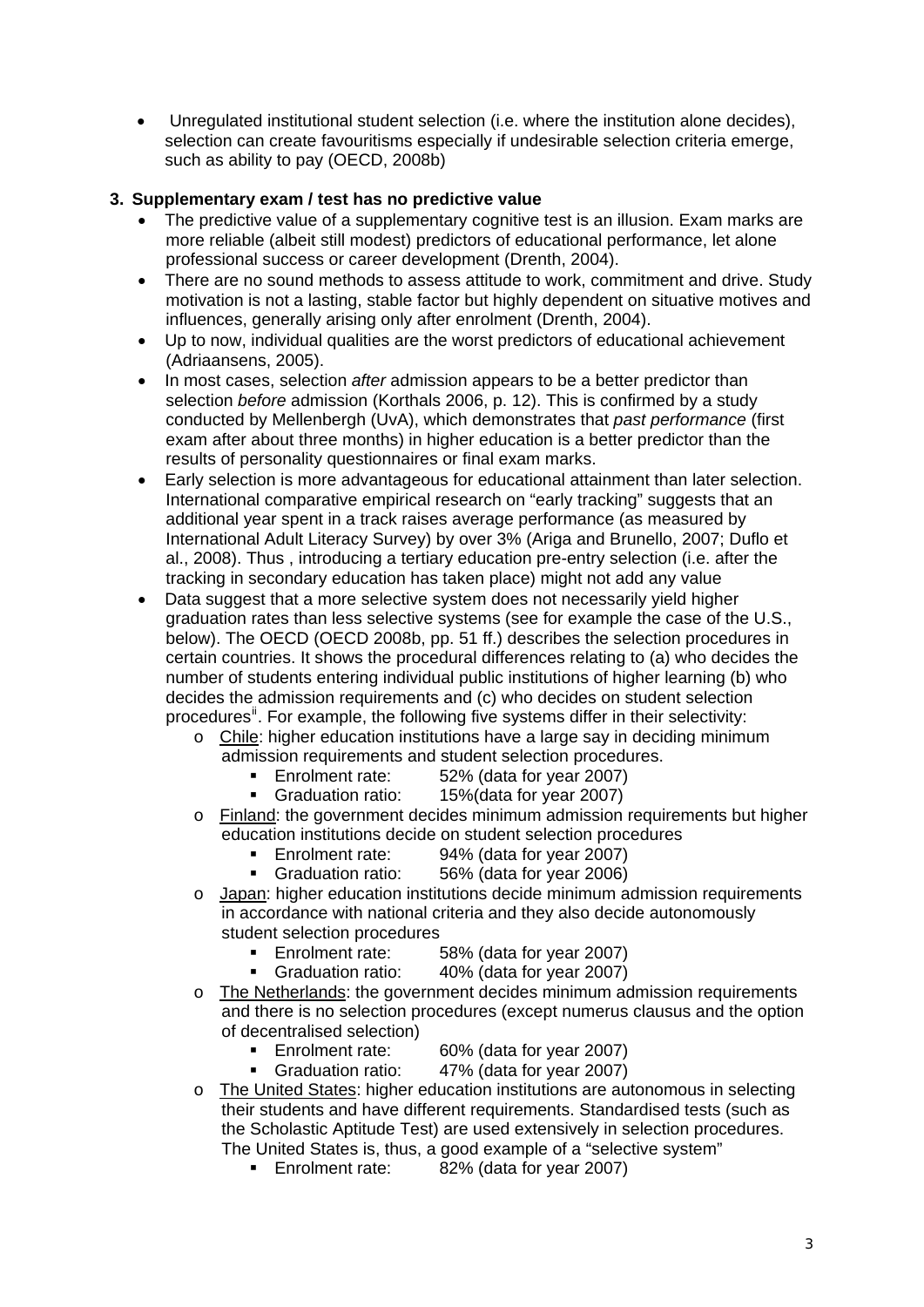- Graduation ratio: 35% (data for year 2006)
- Selection might reduce the chances of entry into tertiary education. Data suggest that in more than one-third of the 41 countries presented in the Global Education Digest 2009, including the Netherlands, (UNESCO 2009, p. 21, and see Chart 1 below), a student has almost the same chance of beginning a tertiary programme as graduating from upper secondary education (in the Netherlands ISCED 3A graduation Ratio is 57% and ISCED 5A Gross Entry Ratio is 60%). In other countries, including Chile (ISCED 3A graduation Ratio 70% and ISCED 5A Gross Entry Ratio 40%) and Japan (ISCED 3A graduation Ratio 73% and ISCED 5A Gross Entry Ratio 47%), only about 50% of the people who are qualified to pursue their education do so. According to *[Ibid]*, this is related also (but not exclusively) to selection (e.g. university entry exams). However, these data should be taken with caution. Differences have more ado with biases in the indicators rather than with the effect of selection on educational participation and attainment. The position of the Netherlands, for example, is largely due to the fact that pupils are selected before level ISCED 3A. Countries such as Belgium appear unlikely outliers.



*Comparison of ISCED 3A Graduation Ration and ISCED 5A Entry Ratio. Taken from UNESCO, 2009, p.21*

#### **4. Significant increase in outcomes only possible with very strict selection**

 Considering the selection that takes place in Dutch secondary education and the inadequate selection instruments this leaves, a substantial improvement in outcomes can only be realised by wrongly rejecting large groups of students, who would have succeeded if they had been admitted (Drenth, 2004).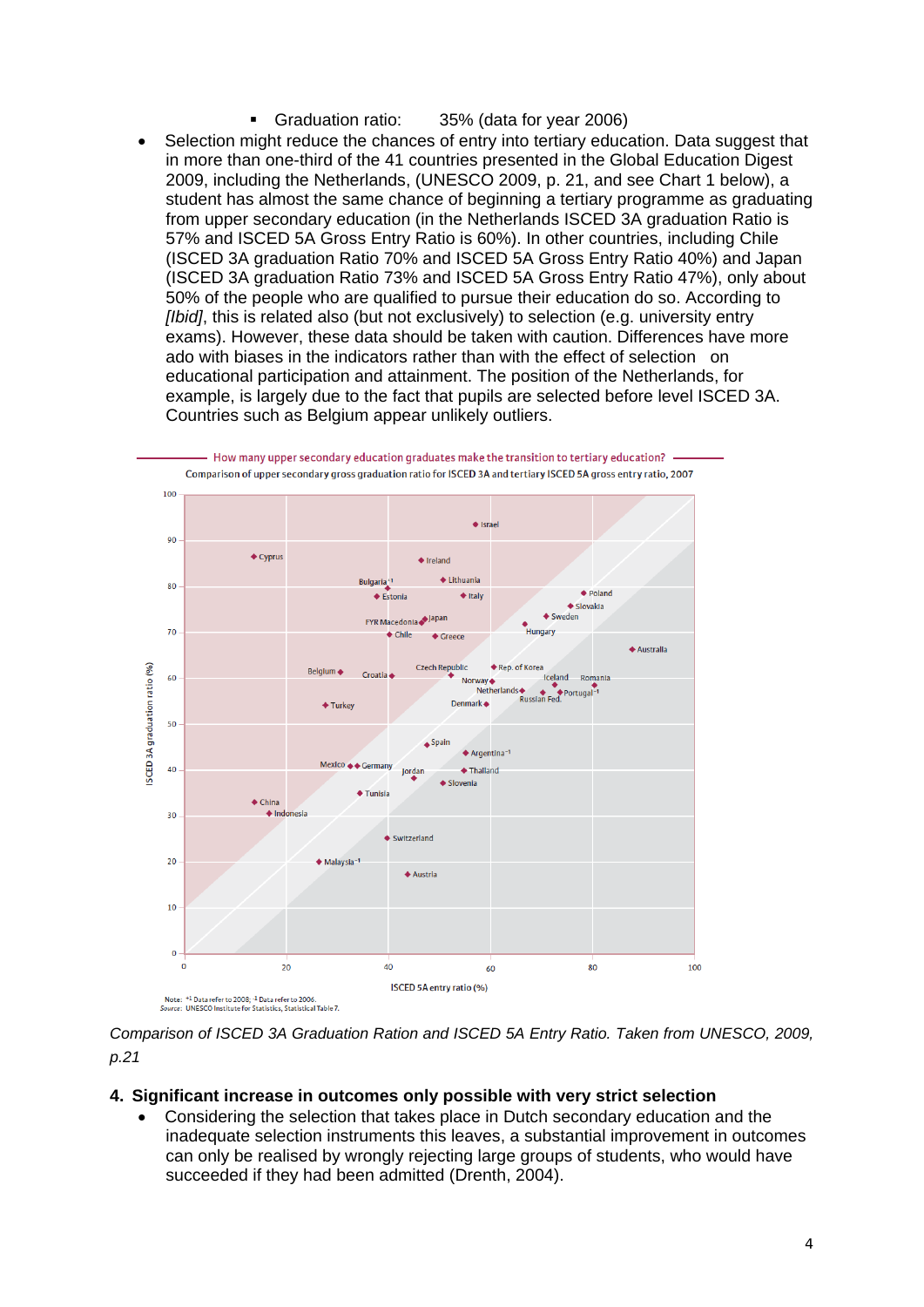Experiences with selection within the framework of *Ruim Baan voor Talent* [Room for Talent] show that it is difficult to develop selection instruments that admit all students with a good chance of success rather than only the best; thus, it is difficult to prevent that too many students are wrongly rejected (Korthals 2006, p. 8).

#### **5. The problem is the organisation of the programmes rather than the influx from secondary education**

• The quality of students leaving secondary education has not demonstrably deteriorated. A different organisation of (academic) bachelor's programmes will create opportunities for a considerably more effective and fair form of "implicit selection". The *liberal arts and sciences model* and small-scale organisation of mass programmes in *colleges* will, in fact, turn selection into a form of matching between the objectives of the programme and the intentions of the student (Adriaansens, 2005).

# **6. Selection is a stealthy way to screen off a professional group**

 From the perspective of some (for example, [para] medical) professions, selection is (also) intended to screen off the professional group.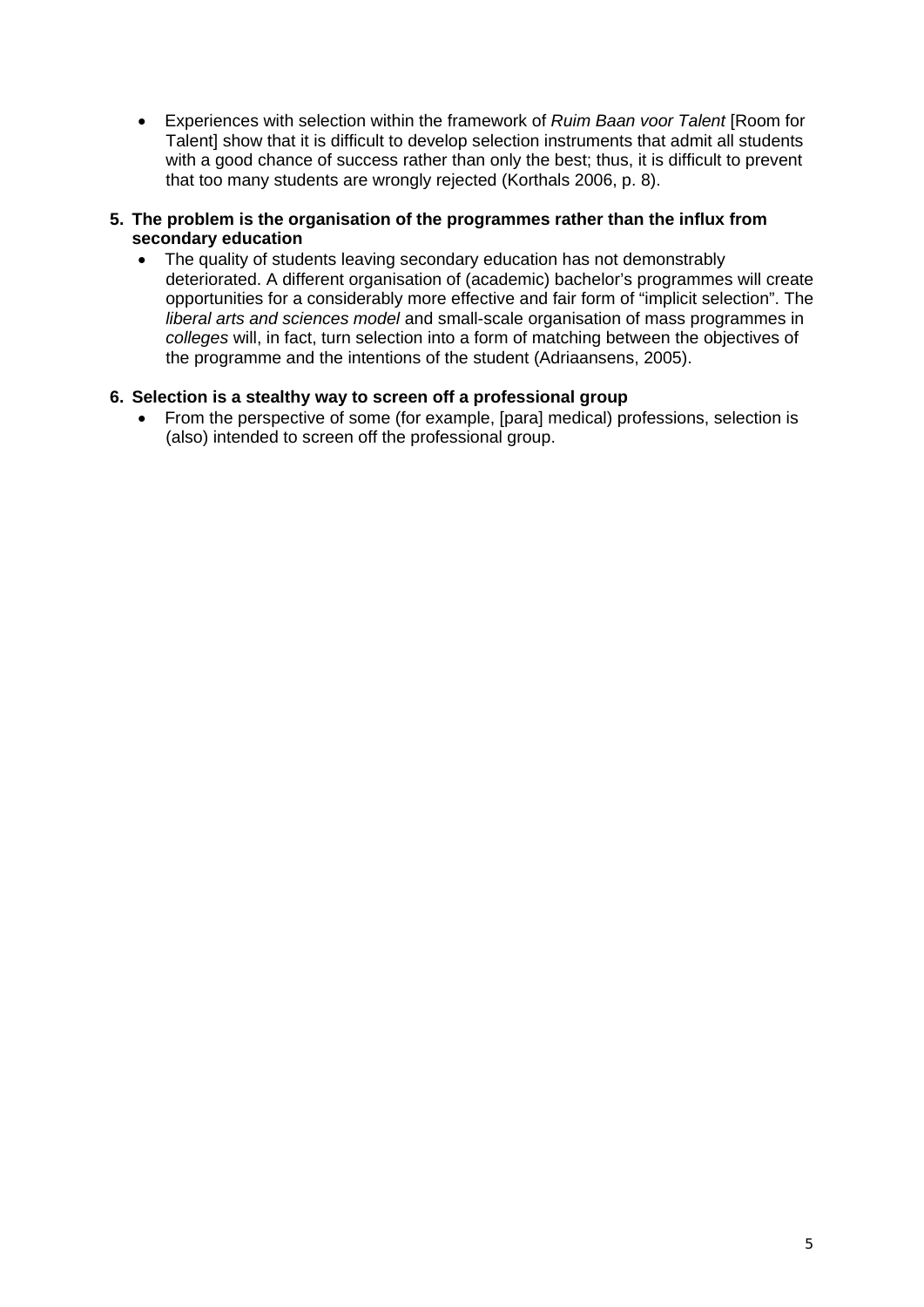### **III. "No tertiary programme without selective admission": risks and limiting conditions**

Considering the expected positive effects of selection, the point of departure for higher education in the Netherlands is: *no tertiary programme without selective admission,* or: all programmes are entitled to selection.

This paragraph discusses the question of whether the risks and/or any adverse effects may be counteracted by creating the right limiting conditions upon the introduction of selection.

| <b>Risks</b>                                                                                                                                                                                                                   | <b>Limiting conditions</b><br>(flanking policy)                                                                                                                                                                                                                                                                                                                                                                                                     |  |
|--------------------------------------------------------------------------------------------------------------------------------------------------------------------------------------------------------------------------------|-----------------------------------------------------------------------------------------------------------------------------------------------------------------------------------------------------------------------------------------------------------------------------------------------------------------------------------------------------------------------------------------------------------------------------------------------------|--|
| <b>Accessibility</b>                                                                                                                                                                                                           |                                                                                                                                                                                                                                                                                                                                                                                                                                                     |  |
| Dichotomy in education; reputation damage for<br>programmes enforcing less strict selection<br>(second-rate education).<br>Selection is used to skim off the best students<br>instead of improving education across the board. | In part unavoidable but to a limited extent if<br>the generic quality is strictly monitored<br>across the full spectrum and programmes<br>are up to par from an international<br>perspective (at least corresponding to the<br>average).<br>Bolster diversity between institutions and<br>programmes. Sharpening the profiles of<br>institutions/programmes will increase the<br>options for students and improve the<br>chances of a proper match. |  |
| Loss of a proportion of the student population<br>who cannot meet the new requirements and/or<br>have no other options.                                                                                                        | Selection across the full spectrum of higher<br>education should not be allowed.                                                                                                                                                                                                                                                                                                                                                                    |  |
| <b>Injustice</b>                                                                                                                                                                                                               |                                                                                                                                                                                                                                                                                                                                                                                                                                                     |  |
| Selection instruments are unreliable.                                                                                                                                                                                          | Controlled experiments, Urlings-style, in<br>÷,<br>programmes other than medicine.<br>Gradual introduction, only in sectors where<br>÷,<br>effectiveness has been proven under<br>comparable circumstances.<br>Careful implementation: choice of selection<br>-<br>method to depend on purpose of selection.                                                                                                                                        |  |
| Perhaps not the very best but good students and<br>students who have a good chance are rejected<br>without reason.                                                                                                             | Strict forms of selection to be allowed to a<br>÷,<br>highly limited extent?                                                                                                                                                                                                                                                                                                                                                                        |  |
| Selection based solely on academic merit<br>increases family costs <sup>2</sup> and, thus, reinforces<br>socio-economic inequalities (this is the case, for<br>example, in Korea, see OECD 2008b, p. 53)                       | Do not base selection exclusively on<br>$\blacksquare$<br>academic merit, but also on other criteria                                                                                                                                                                                                                                                                                                                                                |  |
| <b>Administrative burdens and transparency</b>                                                                                                                                                                                 |                                                                                                                                                                                                                                                                                                                                                                                                                                                     |  |
| 100% de-centralised selection will cause<br>organisational problems.                                                                                                                                                           | Gradual introduction.<br>$\overline{\phantom{a}}$<br>National co-ordination, either by the<br>$\overline{\phantom{a}}$<br>government or by joint institutions.                                                                                                                                                                                                                                                                                      |  |
| Non-transparency: students do not know where<br>they stand.                                                                                                                                                                    | Selection requirements to be publicised at<br>$\blacksquare$<br>least three years prior to final exam.                                                                                                                                                                                                                                                                                                                                              |  |

<span id="page-5-0"></span><sup>&</sup>lt;sup>2</sup> 'Merit' at the time of entrance into tertiary education is not only the result of intellectual ability and study effort, but also the consequence, for instance, of the access to good schools and stimulating teachers."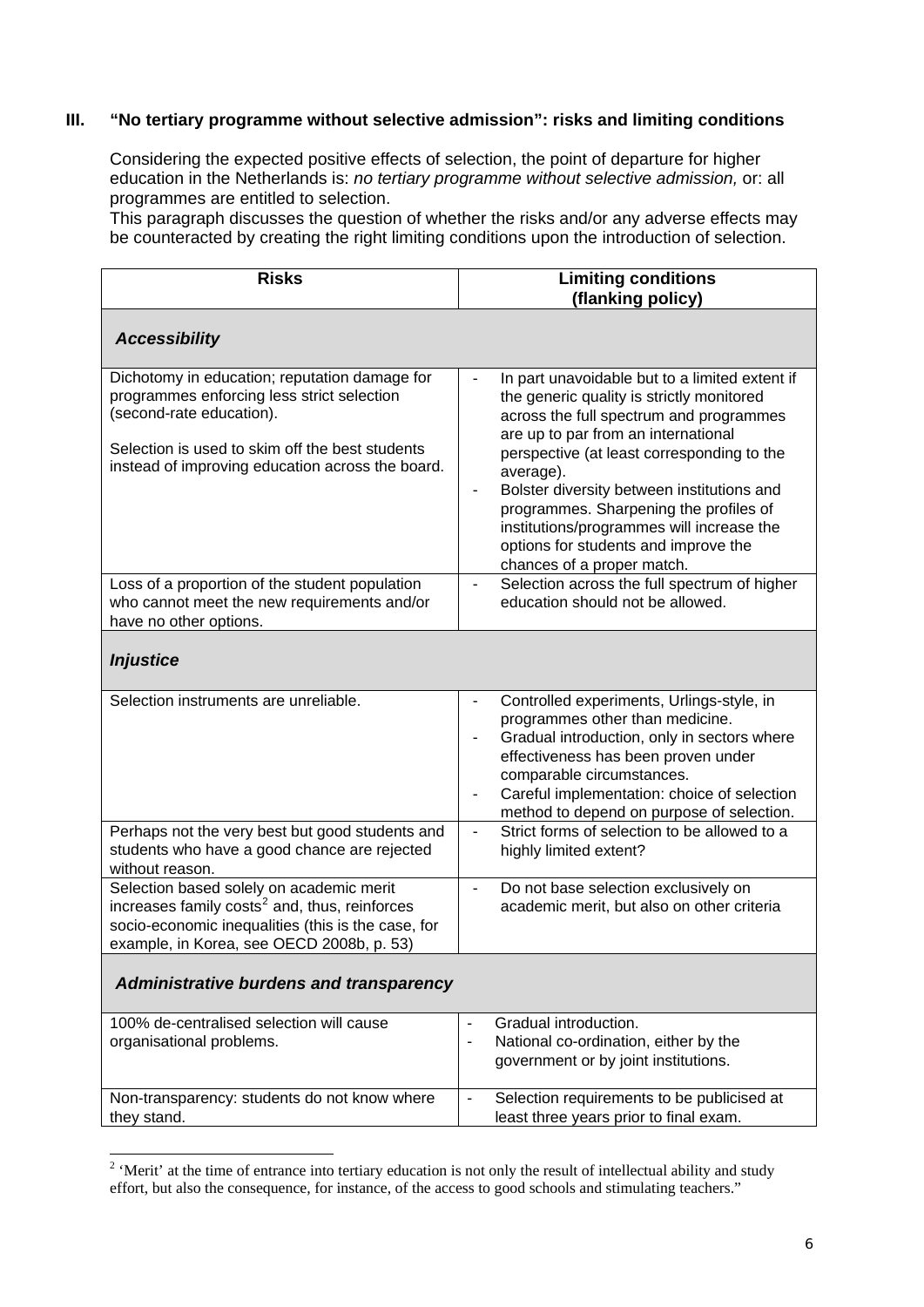|                                               |   | Optimum and timely provision of information. |
|-----------------------------------------------|---|----------------------------------------------|
| Considerable increase in (administrative)     |   | Learning from best practices: from current   |
| burdens for students but especially for the   |   | experiences, from one another, from other    |
| institutions.                                 |   | countries.                                   |
| At odds with the aim of broad(er) programmes. | ٠ | Selection also takes place at broad          |
|                                               |   | programmes.                                  |

# **Literature**

Adriaansens, H.P.M. (2005), *Selectie als second best,* in *Thema*, 2005 no. 4.

Argys, L., D. Rees, and D. Brewer (1996). Detracking America's schools: equity at zero cost? *Journal of Policy Analysis and Management*. Vol. 15, no. 4, pp. 623-645. At: <http://www.jstor.org/stable/pdfplus/3326053.pdf>. Accessed January 8, 2010

Ariga, K. and G. Brunello (2007). Does secondary school tracking affect performance? Evidence from IALS. *KIER Discussion Paper 630*. At: [http://www.kier.kyoto](http://www.kier.kyoto-u.ac.jp/DP/DP630.pdf)[u.ac.jp/DP/DP630.pdf.](http://www.kier.kyoto-u.ac.jp/DP/DP630.pdf) Accessed January 8, 2010. [Also referred to as: *IZA Discussion Paper 2643*. At: [http://ftp.iza.org/dp2643.pdf.](http://ftp.iza.org/dp2643.pdf) Accessed January 8, 2010]

Brunello, G. and D. Checchi (2007). Does tracking affect equality of opportunity? New International Evidence. *Economic Policy*. Vol. 52, pp. 781-861

Canton, E. and Webbink, D. (2002). The Dutch education system: Options for institutional reform. The Hague: Centraal Planbureau (CPB) [Netherlands Bureau for Economic Policy Analysis]. At: [http://www.cpb.nl/nl/pub/cpbreeksen/cpbreport/2002\\_2/s2\\_1.pdf.](http://www.cpb.nl/nl/pub/cpbreeksen/cpbreport/2002_2/s2_1.pdf) Accessed January 8, 2010

Dooge, W. (2005), *Selectie aan de poort loont!,* in *Thema*, 2005 no. 4.

Drenth, P.J.D. (2004), *Selectie aan de poort van het Hoger Onderwijs*, in *Thema*, 2004, no. 4.

Duflo, E., P. Dupas and M. Kremer, 2008, Peer effects and the impact of tracking: Evidence from a Randomized Evaluation in Kenya, *NBER Working Paper 14475*. At: <http://ipl.econ.duke.edu/bread/papers/0809conf/Dupas.pdf>. Accessed January 8, 2010

Korthals, B. (2006), *Tussenrapportage 2006*, Commissie Ruim Baan voor Talent, the Hague, December 2006.

Korthals, B. (2007), *Wegen voor talent*, final report by Commissie Ruim Baan voor Talent, the Hague, December 2007.

OECD (2008a). Tertiary Education for the Knowledge Society. Vol. 1.

OECD (2008b). Tertiary Education for the Knowledge Society. Vol. 2.

UNESCO Institute for Statistics (2009). Global Education Digest 2009. Comparing Education Statistics across the World 2009. At [http://www.uis.unesco.org/template/pdf/ged/2009/GED\\_2009\\_EN.pdf](http://www.uis.unesco.org/template/pdf/ged/2009/GED_2009_EN.pdf) Accessed January 8, 2010

Urlings-Strop et al. (2009), *Med. Educ.,* 43:175-183, 2009 (in ScG25-11-2009).